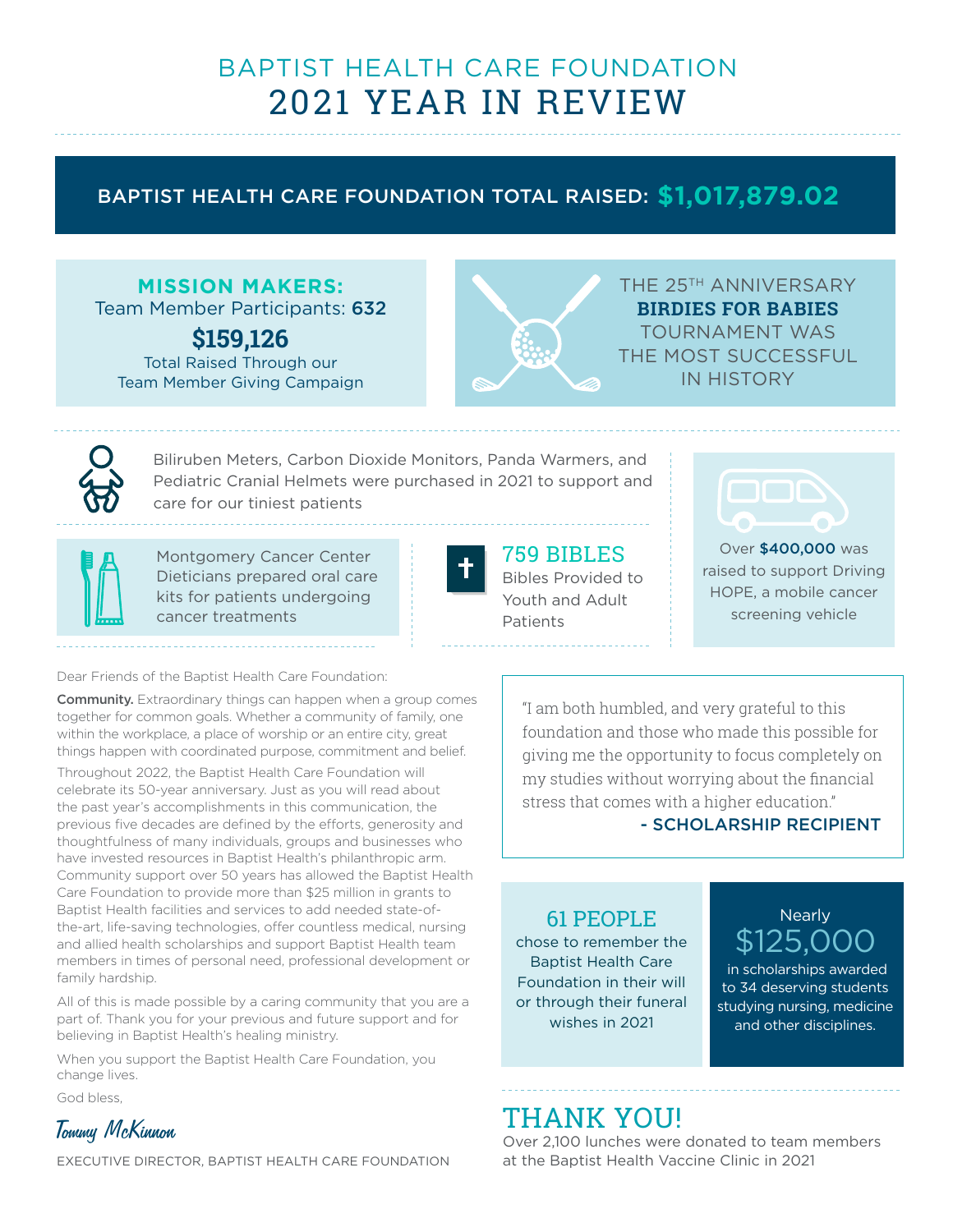# BAPTIST HEALTH CARE FOUNDATION **SUPPORTERS**

#### GIFTS RECEIVED JANUARY 1, 2021 - DECEMBER 31, 2021

Amanda L. Abbott Amanda Abernathy Paula Abernathy Cheria Adams Katherine Adams Lacie Adams Donna Adamson Alison Adcock Tammy Addison Catherine Agnew Ericka Akings Alabama Oncology Hematology Associates Alabama Power Company Alabama Power Foundation Alabama Power Service Organization Alabama State Employees Credit Union Members Ansley Aldridge Marchina R. Alexander ALFA Foundation Amanda Allen Corina M. Allen Jessica Allen Amazon Smile American Cancer Society Amanda R. Ammons Cynthia A Anderson Julie Anderson Jenny Andreades Answered Prayer Home Care Shelby Applewhite Dr. and Mrs. James H. Armstrong Rhianna Arnold Arthur M. Britton Foundation ASCP Foundation Associated Mechanical Contractors, Inc. Alisa Austin Autauga County Commission Darcy Bailey Dana K. Baker Victoria Bane Daniel Bankson White Pond Baptist Church Amy Barbaree Anita Barber Robin Barca Brandy W. Barnes Dedra Barnett Karlene Barnett Latavia N. Barrow Brenda Basnight Summer Bass Tiffany Bass Angela Batchelor Stanley Batchelor Batson-Cook Company Rhonda B. Baughman Nicole Stultz Bazzell Evelyn Bedgood Christy Bell Kimberly F. Bell Tina Bell Jerome Belser Kay R. Bennett Kelly Benson Tonita Bentley Bernhard Energy, LLC Janet J. Berryman Erin Billups Miya Black

Terry Blackwell Heather Bland Morgan B. Blaylock Blue Cross Blue Shield of Alabama Florence C. Blue Lee Boartfield Monique Bogan Amy E Bohannon Dan & Teena Boone Jeff Boswell Michelle L. Boudreaux Meagan Boutin Bradley Plumbing & Heating, Inc. Ariel Branch Brandi T Brandt Brasfield & Gorrie General Contractors Angela Brasfield Mitsy Brasher Brenda Brass Jennifer Bratz Amanda Bray Amanda Breshears Brewbaker Motors, Inc. Celeste A. Brewer Judith B. Broach Pamela Brooks Brandy Brown Cullen M Brown James Brown Megan Brown Ronnie Brown Susan H. Brown Christine Beesley Bruton Rebecca A. Bryant Jill Buck Denise Buckley Heather Bulger Dorian Burford Lee Burnett Alicia Burns Leland Busby Sheri Bush Ellen Butler Michael Byars Kimily Caffey Cahaba Valley Kennel Club Cail Tool & Machinery, Inc. Christy Calhoun Steve Callahan Brittany Calloway Tracy L. Camara Angela M. Cantrell Ashley Carmack Jasmine Carpenter Andrea Carroll Chelsea Carter Christa Casey Central Alabama Community Foundation Central Alabama Radiation Oncology, LLC Cerner Corporation Chambless Math & Carr, P. C. Brenda Chambliss Kandice Chandler Linda Chandler Tiffany Chaney Jonas Chapman Chappy's Deli Jessica L. Cherry Vanessa Childs Chilton County Commission

Sara H Christenberry Mr. and Mrs. L. Bruce Christian Karla W Clark Classic Traditions Corporate Branded Solutions Josh Clines Emily J. Coaker Cohen's Electronics Lynda Coley Natalie Collar Felicia R. Collins Janet Connell Lynnie A Conway Marsha Cook Pamela Cook Catherine Cooper Donald E. Cooper Kathryn Cooper Tracy Corbett Chris Corbitt Todd Cornelius Danielle Cote Stacey Courson Brandy T. Cox Cynthia D. Cox Pam Crider Robert Croley Crosby Electric Company, Inc. Patricia S. Crowley Crown Health Care Laundry Service Crum Charitable Foundation Elizabeth Crum Stefani Crumley James S. Culver Sheri Rhea Cummings Cheri W Cunningham Mary E. Curry Roger Curry Janay Cutler Vicky Dabney Kathryn Dailey Dallas County Commission Sherry L. Dates William Daugherty Douglas Davenport Jack F Davis Jr Gannon Davis Hazel Davis Jacqueline T. Davis Karla Davis Lisa Davis Lisa A. Davis Mary H. Davis Tammy Davis Denice Davis-Dowling Kristina R. Dawson Mitchell L. Dawson Pamela B. Dawson Diane Deal Juliana Dean Katelynne Dean Rita Dean Teresa Dearth Cindy Deas Cindy Dease Donna Deason Delta Kappa Gamma - Alpha Chapter Anna Dempsey Lara Dennis Design Innovations, Inc. Jennifer Dickey Melinda Dickson DiRecManagement, Inc.

Mary Dockery Doster Construction Co. Inc Carmela Drake Tammy Drake KeScharnae Drakeford Aris M. Drayton-Vaughan Shannon Driskell Anna Driver Kimberly Driver Tiffany Driver Angela DuBose Eddie Dudley William P. Duguid Kristen Duncan LaTisha Dunklin Sylvia Smitherman Dunn Akilah Dunston Amy Dye Brenda Eckley Carol Edelen Mr. Lane Easterling Edward Jones Investments Maggie Edwards Mr. and Mrs. Tony Edwards Debra Eiland Dena M. Eisenecher Rachel A. Elliott Tasha McCarty Elliott Elmore County Commission Melanie Elsky Susan Epton Gretchen Estill Yvonne Evans Tabatha Falk Leslie Fannin Michele Fannin Tamara M. Farmer Paige Faulkner Yolanda Ferguson Amanda Fields Wanda Fields Casey Fike Stephine Findley Monica Finley Julie Firman First United Methodist Church of Montgomery Shenita Fisher Dana Fitzpatrick Teresa Fleeton Bonnie Fleming David M Fleming Mallory Flippo Amanda Floyd Edie Fluker James B. Foley Deniese Fontenot Kimalyn Ford Stormy Forrester Michael E. Foster Sharlene Fowler Kenetha G. Franklin Rosemerry Franklin Tyffani Harris Frazier Andrea D. Free Stanley French Andre Fuller Joan Fulmer Valla H. Furr Penny Gallops Genger Gallup Boshilee A. Gallups Virginia Gandy Amanda L. Garner Shelly Gaskin

Kathy M. Gaston Laura K. Gaston Melanie L. Gaston Burbage Gene Carolyn Gentry Georgia Road Church of Christ Gerald Catherine Anderson Trust Carol Gerard Bonnie Getz Bianca Gildersleeve Alta H. Gipson Nacola Gipson Kristie Glaze Goodwyn Mills & Cawood Goodwyn Mills & Cawood Charitable Foundation Brenda S. Goolsby Nakisha Gordon Gordy Mead Britton Foundation Timothy Gosha Larry Gracie Angela Graham Douglas Graham Rhonwyn Grams Sherry Grandison Veronica Grayson Pam M. Green Erica Greene Kaitlyn Greene Nicole Griffith Guardian Credit Union Membership Gift Program Roy Guharoy August Gunn Lisa D. Haigler Tonda Haigler Mrs. Nancy Hailstone John F Halbrooks Margaret Hale Michelle Hale Amy Hall Amy F Hall Deborah Hall Hannah Hall Julie E. Hall Lindsay Jones Hall Alicia Ford Hamilton Jennifer Hamilton Laura Hamilton Cathy Hammond Sharon D. Hamm-Wilson Ashley Hampton Mr. and Mrs. Don Hardegree Caleb Harper Cheryl J. Harrell Georgianne M. Harris Karlie Harris Katherine (Kitty) H. Harris Laura B. Harris Mary Harris Jeanice Harrison Joseph Harrison Becky Hart Gregory S. Hartley Brent Hatcher Jessica D. Hattaway Dana Havron Jalah Haygood

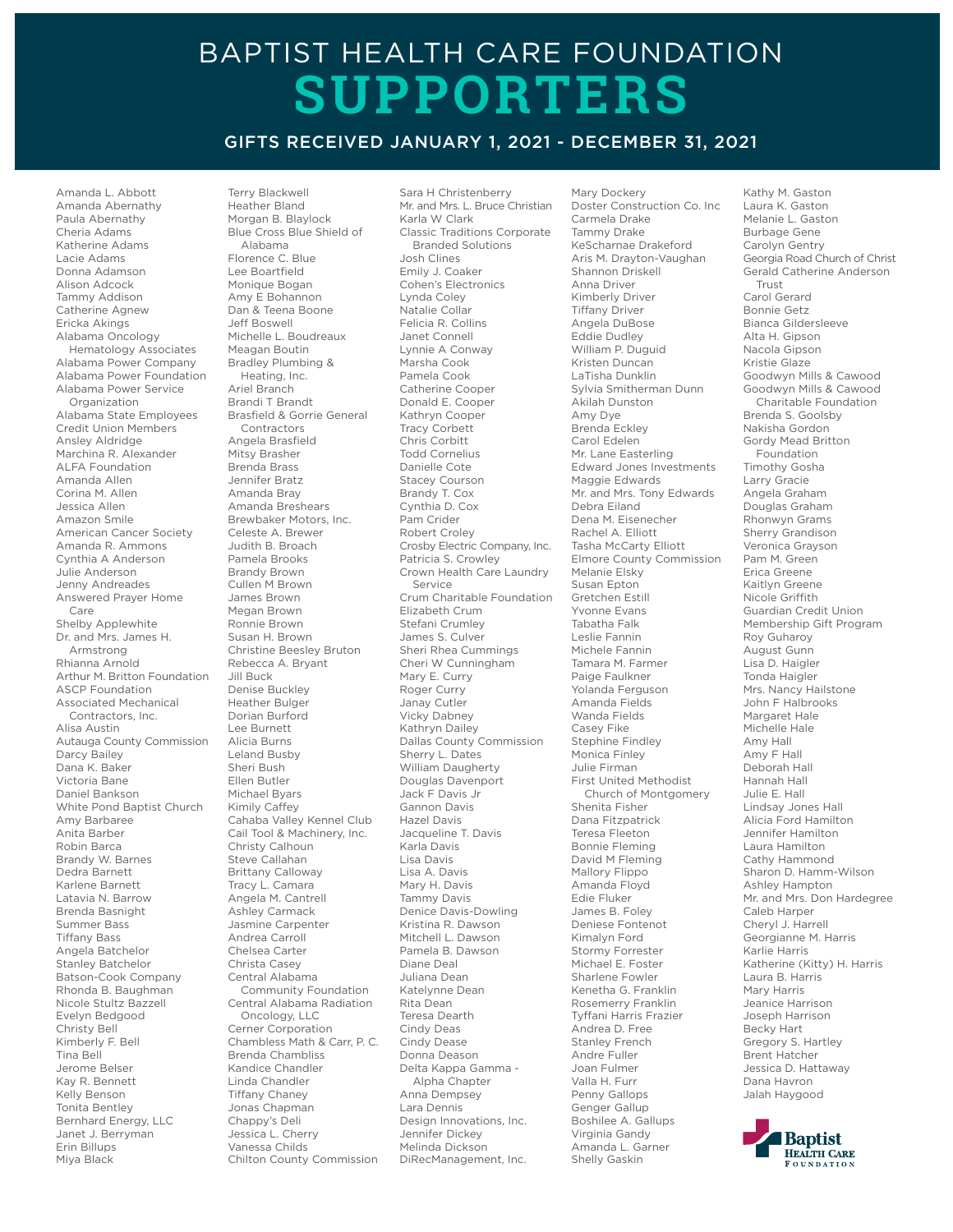Haynes Ambulance of Alabama, Inc. Deborah A. Headley Healthcare Workers Compensation Fund James Helin Corey Helms John Helms Kayla Helms James C. Henderson Kristen Henderson Whitney Hendrieth John A. Henig Jr. Julia Henig Ginger Henry Gloria Herbert Marie S. Herron Erica Hess Randall W. Hickman Foster Hicks Jeffrey L. Hicks Olivia Hicks Rebecca Hicks Herman Higgins Sandra E. Hill Donna Hillman Stephanie Hitson Tina R. Hodge Alanna Holden Dana Holland Holloway Credit Solutions, LLC Laurie Holtsford Kelly Hoots Maria Houser Sarah Housley Laura Houston Sheri Johnson Houston Karen Hoven Elizabeth H. Howard George Howard Laurel A. Howell Shawn Hubbard Brittany Huckaba Jay Hudgins Alecia Hudson Lee Hudson Brianca Huffman David Hughes Gail R. Hughes Pam Hughes Nancy G. Hulick Debby Hungate Hungate Anna Marie Hunt Brandi Hunter Sarah Hurlbert Karen Hutto Kristie Hutto Melanie Hyte HYUNDAI Motor Manufacturing Alabama,  $\vdash$ Tammy Inge-Bowdoin Honor Ingels Alexandra Ingram Daphney Ingram Tabatha Ingram International Crating & Assembly International Paper Ionian Club of Montgomery IQVIA Inc. Patricia Ivie J. Smith Lanier & Co., Inc. Victoria Jack Jackson Thornton & Co., P.C. Jessie Jackson Tiras Jackson Jacqueline Jackson-James Kimberly D. James Alison Janvier Amy Jenkins Sammy Jo Jenkins Ashley Jennings Patsy Jinright John Stanley and Associates, Inc.

Angela Johnson Angela E Johnson Charles Johnson Daniel Johnson Debra Johnson Donald R. Johnson Elizabeth (Beth) Johnson Jasmine Johnson Michelle Johnson Patrick Johnson Rebecca Johnson Tiffany Johnson Anita J. Jones Betsy F. Jones Carlotta Jones Carolyn Jones Evelyn Jones Jermaine Jones Jodie Jones JoEllen Jones Kathy Jones Lilnetta Jones Nancy L. Jones Sharon G. Jones Wilma Jones Joy to Life Foundation Jonatha D. Joy Kendall Judah Mark Kazmierczak Melissa Kehres Crystal Keith Ben F. Kelley, Jr. Betty L. Kelly Cathy Kemmerer Niki Kendrick Jerry A. Kennedy Carolyn E. Key Jada Key Susan Kidd Shaniqwa Kindrex Kianna King Latonya King Erica Kirkley Kiwanis Club of Montgomery Foundation LaChanda Knight Linda J. Knight Kathy Knudsen Deborah K. Krause Baker Kristen Susan Kynard-Deavers Tamara LaBahn Susan Lamberth William C. Lamkin Bonita Lancaster Pegge H Lander Leisa Larkin Kathy Law Alyshia Lawrence Valeria Laws Angela N. Lee Anthony Lee Brenda B. Lee Cara L. Leos Donna M. Lett Janet Y. Leverette ChaChanda Lewis Teresa Lewis Tiffany Lewis Brenda Lewis-Pernell Nancy Ling Gayle Lisenby Melissa Little Laura Liveoak Robin Lockett Linda C. Lockwood Rachel A. Loflin Mary Logan Cadedra Long Kimberly Long Connie L. Longcrier Elizabeth Looney Jenean Lord Angela C. Loria Ben Lott Tarra Love

Gloria D. Lowery Lori Luchner Eloise Luckie Margaret B. Luckie Kimberly Lumpkin Susan Lyles Onickie Lynch Ingrid Macdonald Jason MacDonald Suzanne Maddox Puntipa Maholan Monica Main Susan H. Mann W. J. Many Jr. Destiny Marin Julie Markley Pamela Marshall Pamela Martin Virginia R. Martin Dianne T. Mason Erica Massey Melissa Masters Brian Matney Betty P. Matthews MAX Credit Union Karen May Natasha May Kayla Maynard Gabrielle Mays Ruby Mays Amy McAfee Lisa McAnnally Michael McAnnally Mac McBride Scott McCall Tiffany McCants Wody McCarley Rachel McCarthy LaTesha McCary Rita McClain Nancy N. McCord Rhiannon McCroan Dale McCurdy Charity McDade Saralyn McDade LaDonna E. McDaniel Linda M. McDaniel Mona McDermott Amanda Free McDonald Shelia McDonald Martha McDowell Mindy McDuffie Martie McEnerney Joan McFadden Natalie McGill Gerald McGinnis Keith McKendall Sandra McKinnon Tommy D. McKinnon Mary McKnight Chiquita McLean Laurence McMillan Sara L. McNeely Mr. & Mrs. Billy McQueen Nancie McQueen Susan P Means Ursula Means Steven C. Meany Medical Outreach Ministries Ashley Meldrum Brandy Melton Melton, Espy, & Williams, P.C. Brandi and William Merrill David Michela Sharon Milford Joseph Miller Judi Miller Mrs. Kay Miller Matthew Miller Patty L. Miller Ryan Miller Chelsea Milstead Margie Mims Brandy Minor Diane K Mitchell Glenn Mize

ML Baker Chapter #1 Order of the Eastern Star Lynda Moffitt Montgomery Area Association of Realtors, Inc Montgomery County Commission Montgomery Radiology Associates, P.A. Montgomery Surgical & Trauma Associates Renicky O. Moore Pauline H. Moppins Beverly Morgan Claire S. Morgan Eric Morgan William R. Morgan Cecilia M. Morris Isabeth C. Morris Sabrena Morris Kelsey Morton Mr. and Mrs. Nicholas H. Drollette Emily Mullins Evelyn Renea Mundt Cynthia T. Murphy La'Cara Murray Evan Murry Laurie A. Murse Catherine Myers Sherrin D. Myrick Shirley Nave Crystal Nelson Mellony Nelson Neptune Technology Group New Exodus Apostolic Church New York Life Foundation John Newman Lois Newton Vicki C. Noble Elizabeth Burks Nobles Melissa Oates Michael Oates Candace L Odom Alecia Ohnemus Sherita Oliver Debbie N Olsen Annette Owens Mary Ann Owens Tyisha Owens Fredi Oxendine Melissa Palmer Katherine Parker Summer Parker Leigh Ann Parsons Carla A. Pate John M. Patterson Kyetta Patterson Thomas Patterson Jerry Payne Lee Payne LaDonna Payton Tracy Payton Simeon F. Penton Janell Perdue Bradney Pernell Katie Perry Kayla Perry Latoya Perryman Linda V. Pettis Rhonda Phelps David Phillips Pamela B. Phillips Sheryll Phipher Physicians For Women Kimberly D. Pickett Ashley Pierce Jennifer A. Pierce James Pilson Amanda Pittman Margaret Pitts John Pollock Christy Post Andrea Powell Austin Powell Linda F. Powell

Shafaye Powell Zachary Powell Prattville Church of Christ Prattville Junior High Cheerleaders Mike & Linda Presley Lakeshia O. Pressley Prestox Brandi Prevatt Haley Price Carolyn Pride Carmelita Prieto-DeJesus Kimberly Provo Elizabeth Puckett Kelly Putnam Lydia Diana Pyle Carole Quallio Flora J. Quinley Kimberly L. Quinney Sheree Ragsdale Tabitha Ragsdale Jeff G. Rains Miriam A. Ramsey Valerie Rankin Barbara K. Ratliff Tammy Raymond Amanda L. Reaves Elizabeth Recchio Lacey Redmill Nick Redmill Susan Reed Donna Reese Pamela Reese Patricia Reese Regions Bank Clay Register Mary J. Reynolds Tonia B. Rhodes Kellie Rhyne Becky Richardson Ricoh Robert B. Adams Foundation Robert Trent Jones Golf Trail Foundation Carmine Roberto Diana Robinson Katie O. Robinson Kimberly Robinson Megan Robinson Minnie A. Robinson Carnessa Rochelle Beverly N. Rochester Casey Rockwell Michael Rodriguez Kristi Rogers Rebecca Rominger Lisa Rose Mr. and Mrs. Alan Rothfeder Raina Royster Barbara Rozier Jennifer Rudolph Kapital City Ruff Ryders Andrea Rushing Joette Rushton Barbara Russell Glenda Russell Henry Russell Paul M. Russo Lucretia Sagers Cheryl Sameit Samford University Barbara Samuels Sanbuck Incorporation Angella Sandau Kaci Sanders Laurie Sanderson Jo Sandheinrich Tony Sankey Dennis Sansom Sandra G. Saunders